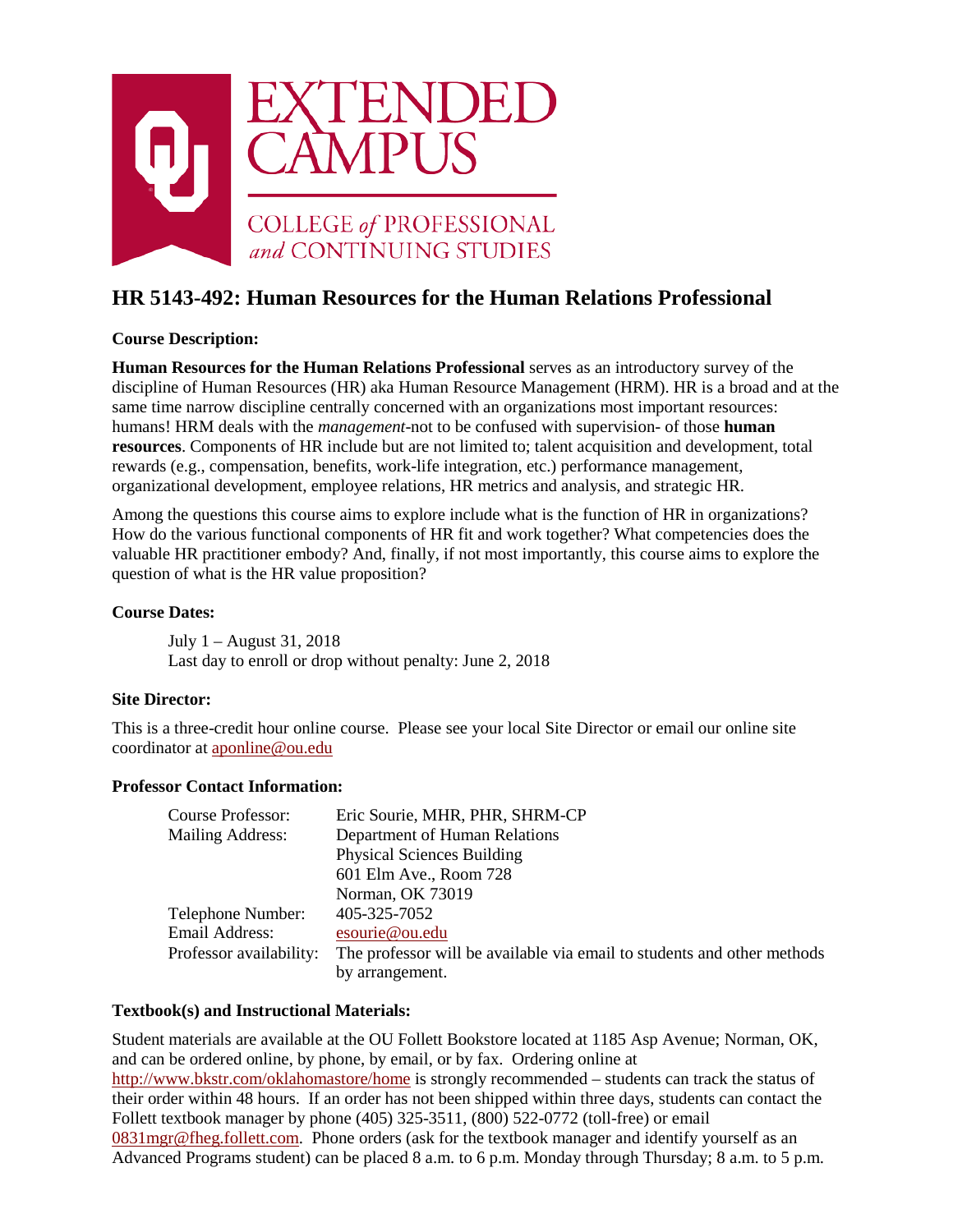on Friday; 10 a.m. to 4p.m. on Saturday (CST). Summer hours: 9 a.m. to 5 p.m. Monday through Friday (CST). Fax orders can be placed 24 hours a day at (405) 325-7770. Text prices are available online.

- 1. Ulrich, D., & Brockbank, W. (2005). *The HR value proposition*. Boston, MA: Harvard Business School Press. ISBN 9781591397076.
- 2. Noe, R.A., Hollenbeck, J.R., Gerhart, B., & Wright, P.M. (2016). *Fundamentals of human resource management* (6<sup>th</sup> ed.). New York, NY: McGraw-Hill. ISBN 9780077718367.

# **Not required, but strongly encouraged:**

American Psychological Association. (2009). *Publication manual of the American Psychological*  Association (6<sup>th</sup> ed.). Washington D.C.: American Psychological Association.

Note: Follett is the Advanced Programs contractual textbook provider. Should text changes become necessary after publication of the course syllabus, Advanced Programs will facilitate text returns/refunds only for texts purchased through Follett.

#### **Additional Support for Learning:**

- The following resources and websites will be essential to your success. They will be referenced throughout the course. In addition, they will be invaluable reference and research resources.
	- o Society for Human Resource Management (SHRM)- [www.shrm.org](http://www.shrm.org/)
	- o College and University Professional Association for Human Resources (CUPA-HR) [www.cupahr.org](http://www.cupahr.org/)
	- o Association for Talent Development (ATD)- [www.atd.org](http://www.atd.org/)
	- o Equal Employment Opportunity Commission (EEOC)- [www.eeoc.gov](http://www.eeoc.gov/)
	- o Bureau of Labor Statistics [www.bls.gov](http://www.bls.gov/)
- The following are excellent writing resources. Visiting and familiarizing yourself with them is strongly recommended.
	- o Purdue Online Writing Lab<https://owl.english.purdue.edu/owl/>
	- o OU Writing Cente[r www.ou.edu/writingcenter.html](http://www.ou.edu/writingcenter.html)
	- o American Psychological Association (for APA format assistance[\) www.apastyle.org](http://www.apastyle.org/)
	- o Chicago Manual of Style Online (for Chicago Style formatting) [www.chicagomanualofstyle.org](http://www.chicagomanualofstyle.org/)

#### **Instructional Methods:**

A variety of learning activities and assessments will be utilized. Among the activities utilized include assigned readings, class discussions, reflection papers, case studies, videos, and multimedia presentations.

#### **Learning Outcomes:**

The number of potential learning outcomes for this course is countless. Nevertheless, the following serve as primary learning outcomes:

- 1. Explain foundational Human Resource terminology, concepts, theories, and principles.
- 2. Discuss the role of the various functional areas within Human Resources.
- 3. Articulate in detailed and specific terms the value HR can offer organizations.
- 4. Identify emerging issues and trends in the Human Resource landscape.
- 5. Discuss HR's future; both opportunities for growth and challenges to its' existence.
- 6. Describe some of the competencies necessary for effective Human Resource professionals.
- 7. Discuss both orally and in writing HR issues, principles, and concepts using generally accepted HR terminology.

# **Expectations:**

Students are expected to be active participants in the course. This expectation is amplified due to the online course delivery. Student participation in course discussions is expected to be intentional and based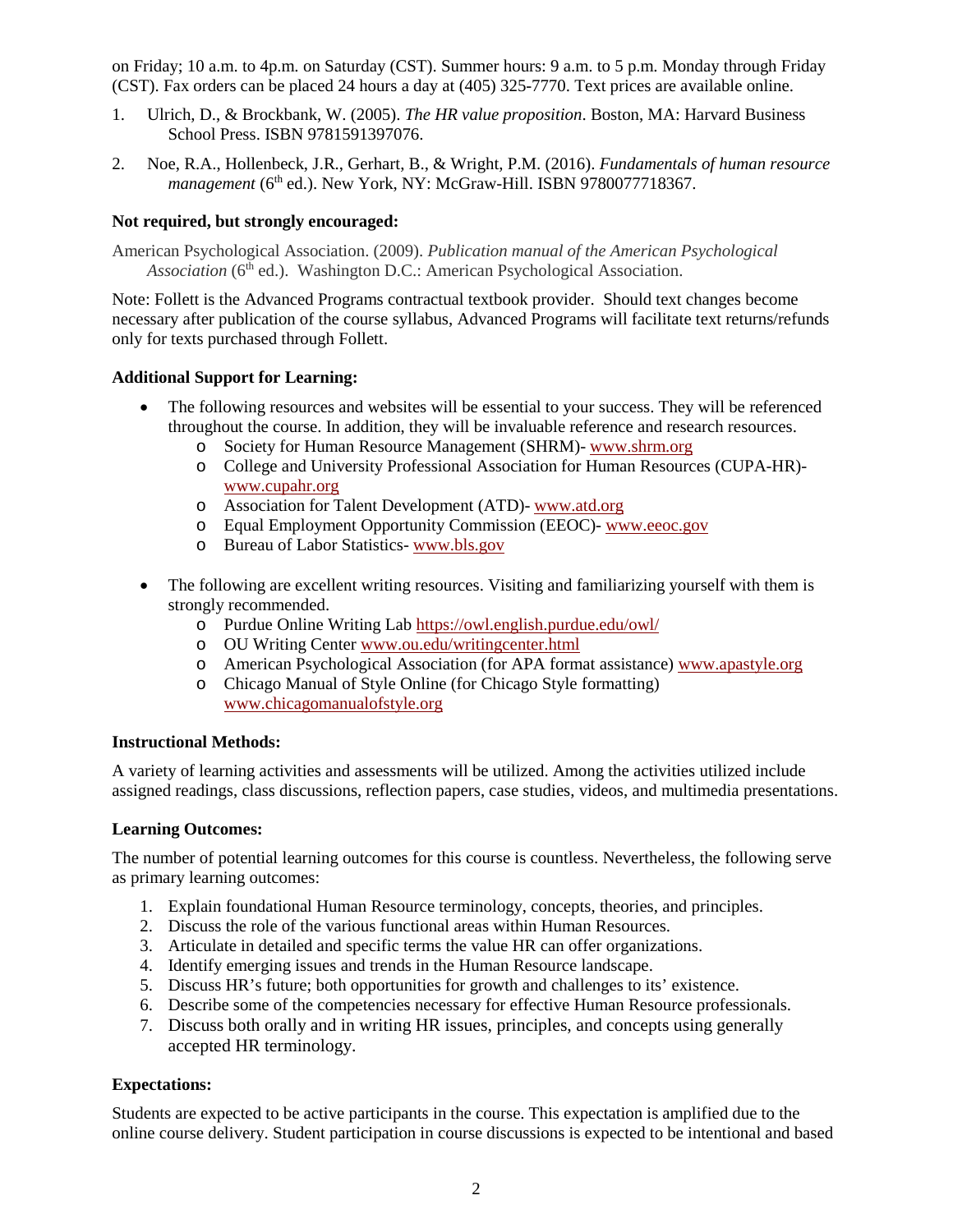on critical reflection of the readings and the students own research. Students are expected to come to each discussion prepared; having read the assigned readings.

# **OU Email:**

All official correspondence from distance learning instructors will be sent only to students' ou.edu address.

# **Online Orientation:**

The College of Arts and Sciences offers an online orientation for students who are enrolled in online or blended courses. The purpose of the orientation is to ensure that students are well prepared both technically and practically to take online courses. The orientation can be found on their website at: <http://www.ou.edu/content/cas/online/student-online-orientation.html>

The College of Arts and Sciences Online and Academic Technology Services office is here to assist you with any questions, problems, or concerns you may have. For assistance visit their website at <http://www.ou.edu/content/cas/online/student-information.html> or contact them by telephone at: (405) 325-5854 or email: [casonline@ou.edu](mailto:casonline@ou.edu)

#### **Course Schedule:**

#### **Week 1 (July 1-8) Unit 1- The HR Value Proposition**

- Introductions
- Syllabus Review
- $\bullet$  O&A

#### **Topics:**

- The HR Value Proposition Defined
- Understanding the HR Business Context

#### **Assigned Readings:**

HR Value Proposition: Chapters 1-2

# **Week 2 (July 9-15) Unit 1- The HR Value Proposition (cont.)**

#### **Topics:**

- Identifying and Understanding HR Stakeholders
- HR in Practice

#### **Assigned Readings:**

HR Value Proposition: Chapters 3-6

# **Week 3 (July 16-22) Unit 1- The HR Value Proposition (cont.)**

# **Topics:**

- The HR Organization
- HR Strategy Development

#### **Assigned Readings:**

- HR Value Proposition: Chapters 7-8
- Fundamentals of HRM: Chapter 16

# **Week 4 (July 23-29) Unit 1- The HR Value Proposition (cont.)**

# **Topics:**

HR and You: The HR Practitioner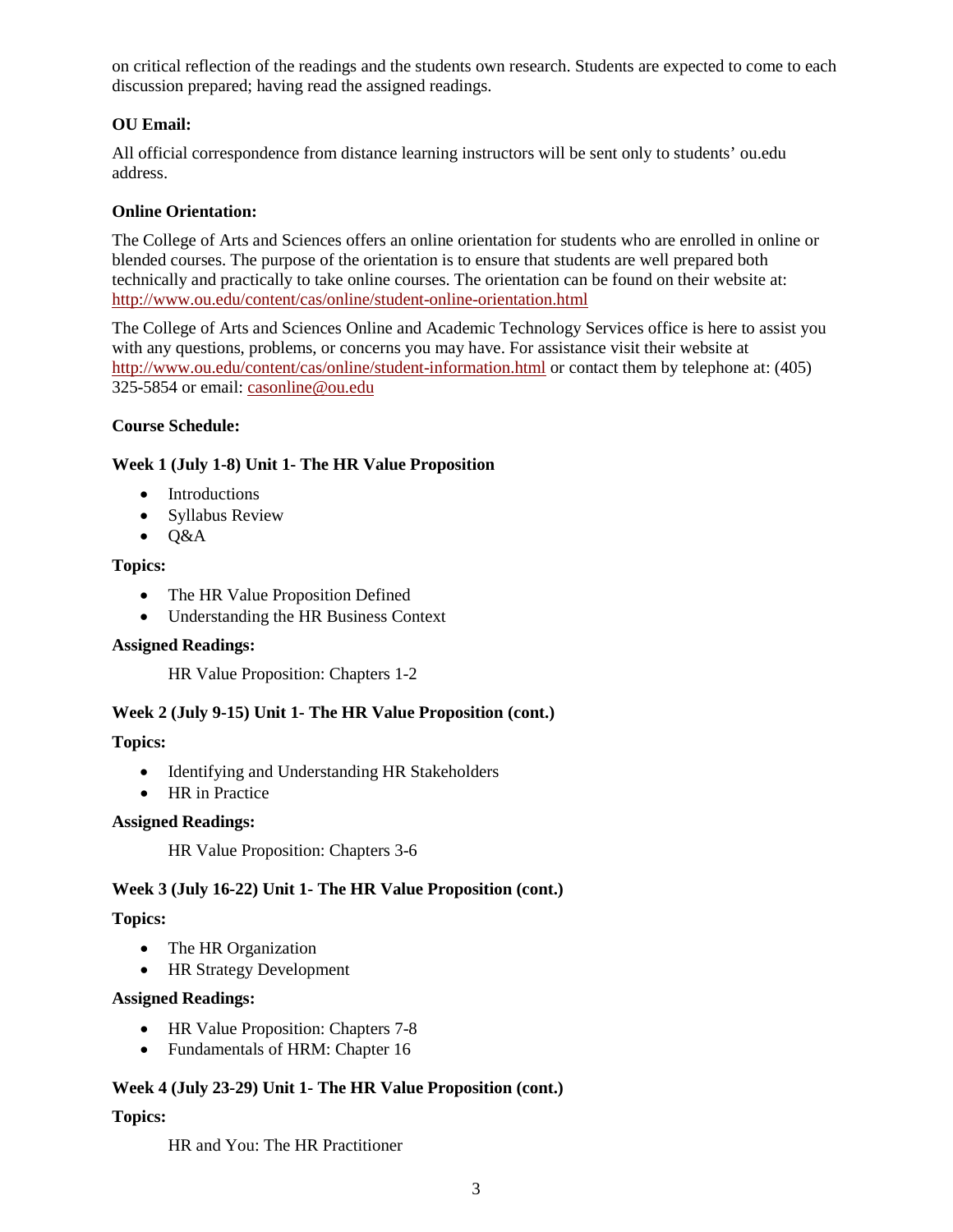# **Assigned Readings:**

- HR Value Proposition: Chapters 9-11
- SHRM Competency & Knowledge Model- **In Canvas**

# **Week 5 (July 30-Aug. 5) Unit 2- HR, The HR Environment, and The Law**

# **Topics:**

- Functional HR Overview
- Employment Law
- Diversity, Equity, and Inclusion

# **Assigned Readings:**

- Fundamentals of HRM: Chapters 1-3
- Intro to HR **Video- In Canvas**
- EEOC Readings and Statistics-**In Canvas**
- Workplace Discrimination Videos**- In Canvas**
- SHRM Workplace Forecast: The Top Workplace Trends According to HR Professionals- **In Canvas**

# **HR Value Proposition Paper Due August 5**

# **Week 6 (Aug. 6-12) Unit 3- Functional HR**

# **Topic:**

- Talent Acquisition-Staffing the Organization
	- o Job Analysis and Design
	- o Recruitment, Selection, and Onboarding

# **Assigned Readings:**

- Fundamentals of HRM: Chapters 4-6
- Bureau of Labor Statistics- **In Canvas**

# **Week 7 (Aug. 13-19) Unit 3- Functional HR (cont.)**

# **Topics:**

- Talent Management-Developing the Human Capital
	- o HR Development
	- o Performance Management

# **Assigned Readings:**

- Fundamentals of HRM: Chapters: 7-8 & 10
- Instructor PowerPoint Presentation- **In Canvas**
- TBA**- In Canvas**

# **Week 8 (Aug. 20-26) Unit 3- Functional HR (cont.)**

# **Topics:**

- Total Rewards
	- o Compensation
		- o Benefits
		- o Work-Life Integration
		- o Recognition and Rewards

# **Assigned Readings:**

• Fundamentals of HRM: Chapters 12-14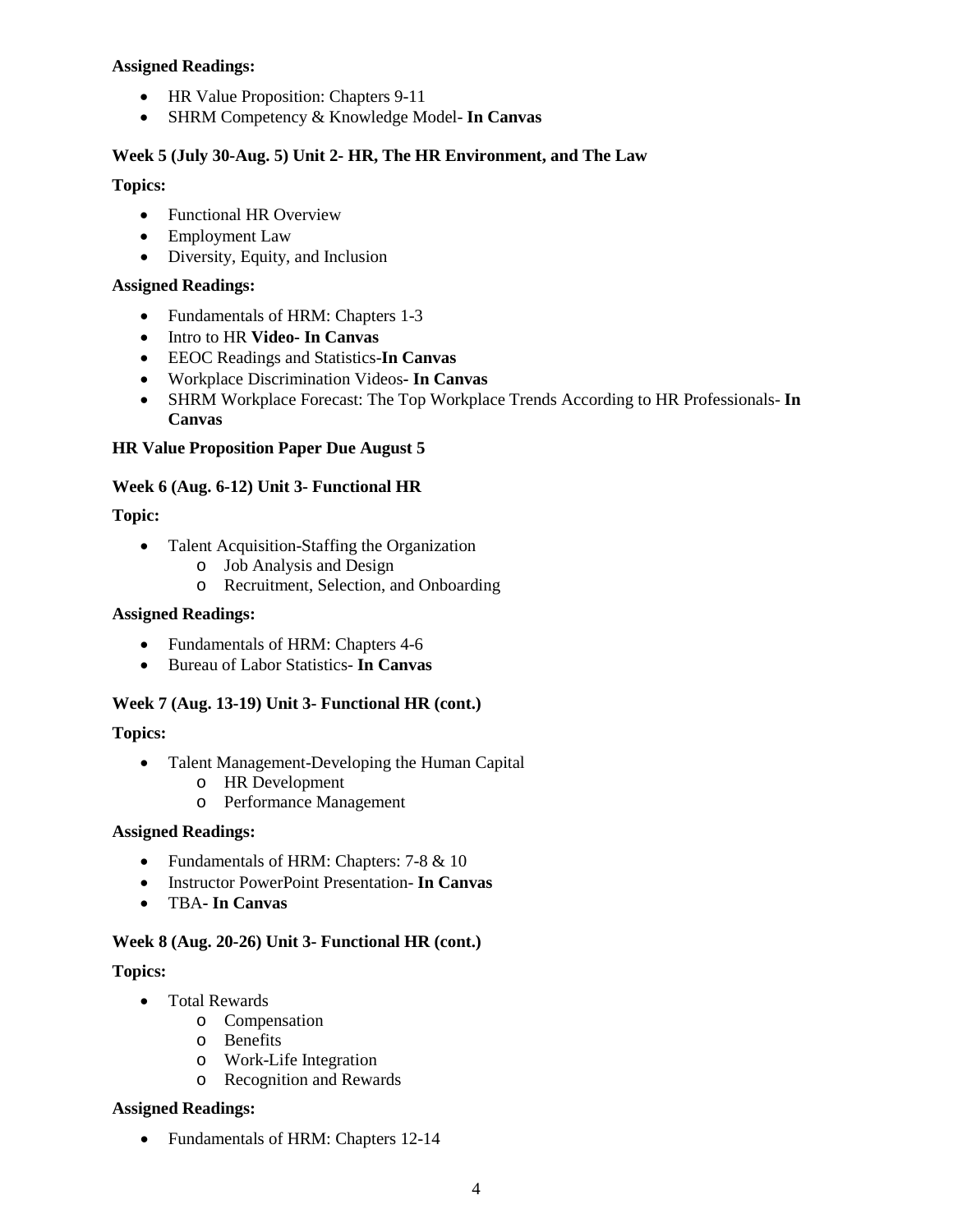• The Simple Truth about the Gender Pay Gap 2015, American Association of University Women (AAUW). **In Canvas or** [http://www.aauw.org/resource/the-simple-truth-about-the-gender-pay](http://www.aauw.org/resource/the-simple-truth-about-the-gender-pay-gap/)[gap/](http://www.aauw.org/resource/the-simple-truth-about-the-gender-pay-gap/)

# **Group Projects Due August 19**

# **Week 9 (Aug. 27-31) Unit 3-Functional HR**

# **Topics**

Employee and Labor Relations

# **Assigned Readings:**

Fundamentals of HRM: Chapters 9, 11 & 15

# **Final Paper Due August 31**

# **Assignments, Grading, and Due Dates:**

# **Assigned Readings:**

Your understanding of Human Resources, success in this course, and development as a valued HR practitioner (for those of you traveling that path) depends heavily on **your commitment** to exposing yourself to literature that will challenge your thought and inform your practice. This course is **but one step** in that direction. Thus, your commitment to engaging the assigned course readings are critical and expected.

Human Resources is an ever-changing practice. To this effect, as relevant articles and other short readings become available I may add one or two to your weekly readings.

# **Weekly Discussion Forums:**

This course is centered on the critical analysis and exchange of concepts, ideas, and theories. As such, your participation in the weekly discussion forums is paramount (This is amplified with the online delivery of the course). The discussion forums will be based on the assigned readings and any other assigned learning activities for that week.

During the discussions, **you are expected to respond to at least one of the discussion questions (I will supply these) and then comment/reply to at least two other posts by your classmates.** Both your original response and replies must be complete thoughts. For example, yes and no replies will not be counted as your comments. Original posts should be centered in your analysis of the readings, videos, etc.

Discussions will occur each week unless otherwise noted. Discussions will be released in Canvas **each Monday** (with the exception of week 1) **at midnight, 12:00 am** and remain open **until Sunday night at 11:59 PM.** Missing a discussion results in a forfeiture of points. **(5 points each)**

# **HR Value Proposition Critical Response Paper:**

Perhaps no greater challenge faces HR professionals and departments than delivering value. Indeed, as budgets continue to tighten and organizations look to operate leaner, HR must be clear in articulating and demonstrating value to organizational stakeholders. Thus, it is crucial that we understand the value HR *can* bring to organizations. In light of these realities, each student shall submit a critical response to the *HR Value Proposition* text.

Your critical response will consist of your analysis **and** assessment of the major claims/arguments and/or themes-and how the authors go about supporting these themes-put forth by the authors of *HR Value Proposition.*

Stay mindful that this is **not** a book report or summary. The goal is to engage the text critically. Critical response papers **should be 4-5 pages (not including the cover page), written in APA style format, 6th edition. (25 points) Due August 5, 2018 in Canvas.**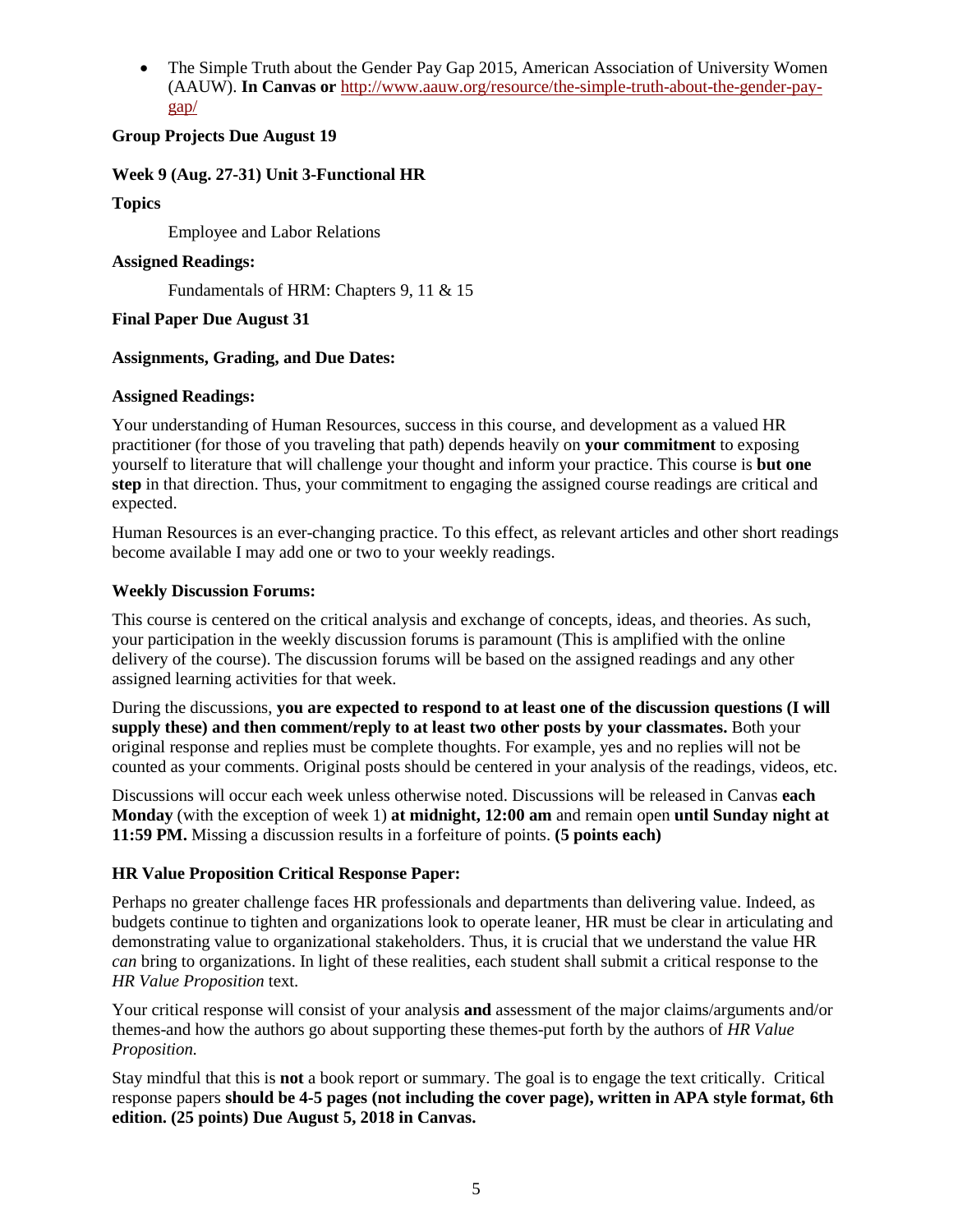# **Group Project:**

Students will work together on a group project. The goal of the project is to analyze an HR issue, collaborate with group members on a solution; and develop a clear, thorough, and organized proposal. Each group will **present** their findings. Students are strongly encouraged to meet periodically throughout the semester. Group discussion forums will be made available in Canvas. Final projects will be deposited in Canvas.

Group projects should include a written and presentation component. You are free to construct your proposal as you best see fit. However, prepare as if you will be presenting to actual boards of directors, organizational leadership, HR leadership, steering committees, etc. Common examples of written components include a formal written report, executive summary, etc. Common presentation examples include **Keynote, PowerPoint, and Prezi.** 

Group Projects will be graded on:

- **Content-** Did your proposal adequately treat the subject(s)? Were you thorough in your treatment of the problem or did you just regurgitate HR language? Did you think critically about the problem and put forth thoughtful solutions? **(5pts.)**
- **Clarity:** Is your proposal's direction clear? Are the components grammatically sound? **(5pts.)**
- **Organization and Cohesion** Was the content organized? Did the written and presentation components flow? Did the parts represent the sum? **(5pts.)**
- **Presentation Delivery** How was the proposal delivered? Were audio-visual (Keynote, PowerPoint, Prezi, etc.) aids utilized? Does the proposal allow for audience following? **(5pts.)**
- **Collaboration-** Were all group members a part of the development and delivery of the presentation? Were group members on the same page? **(5pts.)**
	- o **Group Assessment:** Each group member will assess their co-collaborators.

Topics will be published in Canvas the first week of class. Students will select groups in week 2. **Projects are due in Canvas on August 19, 2018. 25 points** 

# **Research Paper:**

Each student shall submit a final research paper. The paper should critically examine an issue or topic related to Human Resources. You have freedom regarding your topic. Topics may be broad or specific. For example, one could write about the broad topic of Learning and Development. Conversely, one could choose to be more specific in regard to Learning and Development and write about the implications of generational differences on organizational Learning and Development efforts. Both are valiant topics. However, one is more specific than the other (and may be easier to write about and produce a **stronger** paper).

Moreover, as it relates to your topical focus, your topic does not have be centered on an HR functional area (e.g., compensation, benefits, learning and development, etc.). Indeed, topics need only be HR related. There are a number of directions you could go outside of the HR functional areas. For example, **employee engagement, onboarding, employment law, HR and Technology, ACA and its implications for HR,** etc. are all fair game. Furthermore, you could argue for or against a law, idea, theory, or practice. You could write about trends, emerging issues, or changes you see coming. You have freedom stylistically as well. Your paper can take the form of any number of styles (e.g., argumentative, theory or conceptual pushing, theory or conceptual formation, literature review, etc.).

Again, there are different approaches to the assignment; no cookie cutter strategy.

**It is important to note, this is not a book report or summary!** Rather, the idea is that you identify some area of interest, formulate a research problem or question, conduct research on that idea, and then think critically and reflectively about it. Then, finally, transfer your thoughts to paper in a clear, cohesive, organized, and informed manner. Engage the idea!

**Questions and/or ideas to consider when writing your research paper include (This list is not exhaustive. Nor, are the questions and/or ideas meant to serve as section titles for your paper.**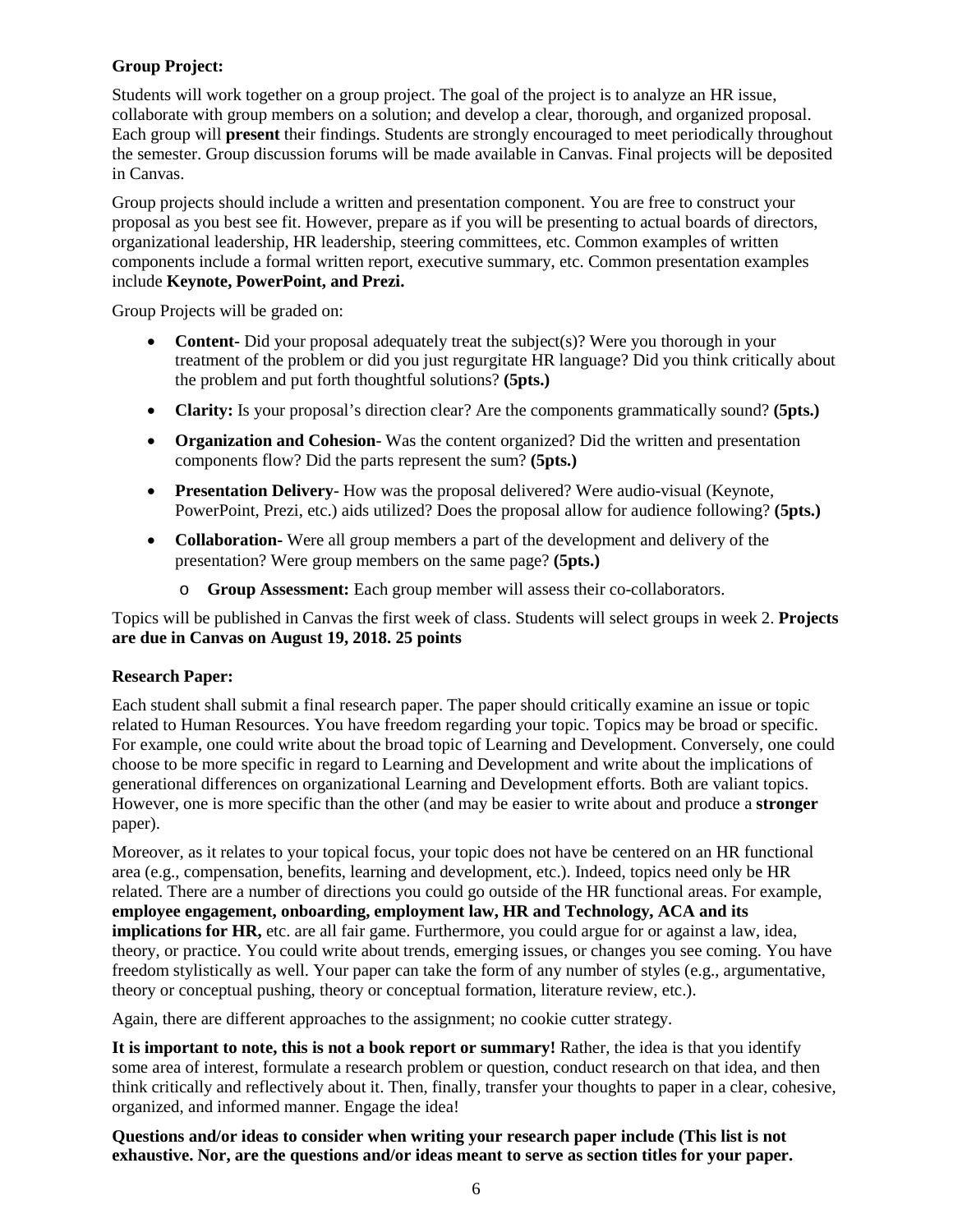**Rather, these are simply questions that may help you in thinking about and formulating your research. Some, all or none may be relevant to your desired approach.):** 

- Why is this issue/topic relevant?
- How did this issue/topic become relevant?
- What is the current landscape surrounding this issue?
	- o What are the current trends regarding this issue?
	- o Are there differing schools of thought regarding this issue? If so, what are they?
- How might this issue evolve in the future?
- How might this issue be improved upon?
- Initial impressions of readings and discussions;
- Changes (if any) in student thought as a result of readings and discussions;
- Areas of deep disagreement or agreement with an issue or aspect of an issue;
- Suggested new perspectives on an issue;
- Implications for practice.

The Research paper **should be 10-12 pages (not including cover and reference pages) in length, written in APA format, 6th edition. (60 points) Due in Canvas August 31, 2018 Written assignments- both the HR value proposition (5pts. each) and final research paper (10 pts. each)**- will be graded on the following:

- 1. **Clarity:** Are your ideas and points clear? Is it hard to decipher what you are saying and/or where you are trying to take the reader? Is your position clearly stated (think thesis/main idea and its development)? Does your paper include substance? Or, is it centered in fluff?
- 2. **Organization and Cohesion:** Is there a clear thesis statement with subsequent supporting paragraphs? Do the supporting paragraphs have topic sentences? Are the necessary components of a research paper included (e.g., introduction, rationale, findings, implications, conclusion, etc.)? Do the components flow together? Do the parts represent the sum?
- 3. **Evidence Based:** Are your claims and positions informed and/or supported with research? How do you go about supporting your claims? Have you cited your sources? Are your sources **solid**?
	- a. This is a scholarly research paper. As such, your sources should be overwhelmingly of the book or peer reviewed/refereed scholarly journal nature. It should not be built on websites. While websites can be most informative, their inclusion should be complimentary. Your paper should have a minimum of 7 sources **(Research Paper only)**. Papers with an over reliance on websites will be docked points.
- 4. **Originality:** Is your paper original research? It is not expected that you will be writing about something that no one else has written about. So, take that pressure off yourself! However, you **should be adding something original to the conversation.** Are you asking a new question about the topic? Or, are you nuancing some already existing point or question in the conversation? Are the thoughts and ideas included in the paper your own? While your paper is to be informed by research, you are to offer your own analysis. It should not be a regurgitation of the literature you consulted. **(Research Paper only-originality will not be scored for Critical Response Paper)**
- 5. **Adherence to Instructions:** Does your paper follow the stated format style (e.g., APA, etc.)? Does it meet the word/page count, etc.?
- 6. **Grammar:** Is your paper grammatically sound? That is, is your paper overrun by grammatical errors? This is not about being 100% free of grammatical errors (there are differing schools of thought on certain grammatical components so someone can always find a grammatical error). I am not interested in trying to be a pompous grammar snob. Thus, a missed period here or there is not of major concern (this is not a license for carelessness, however). However, once grammar starts taking over the paper, there is a problem. Run-on sentences, sentence fragments, misspelled words, missed periods and commas, etc.… should not be happening consistently.

# **Grading:**

This is a letter-graded course: A, B, C, D, or F. The course will be graded as outlined below: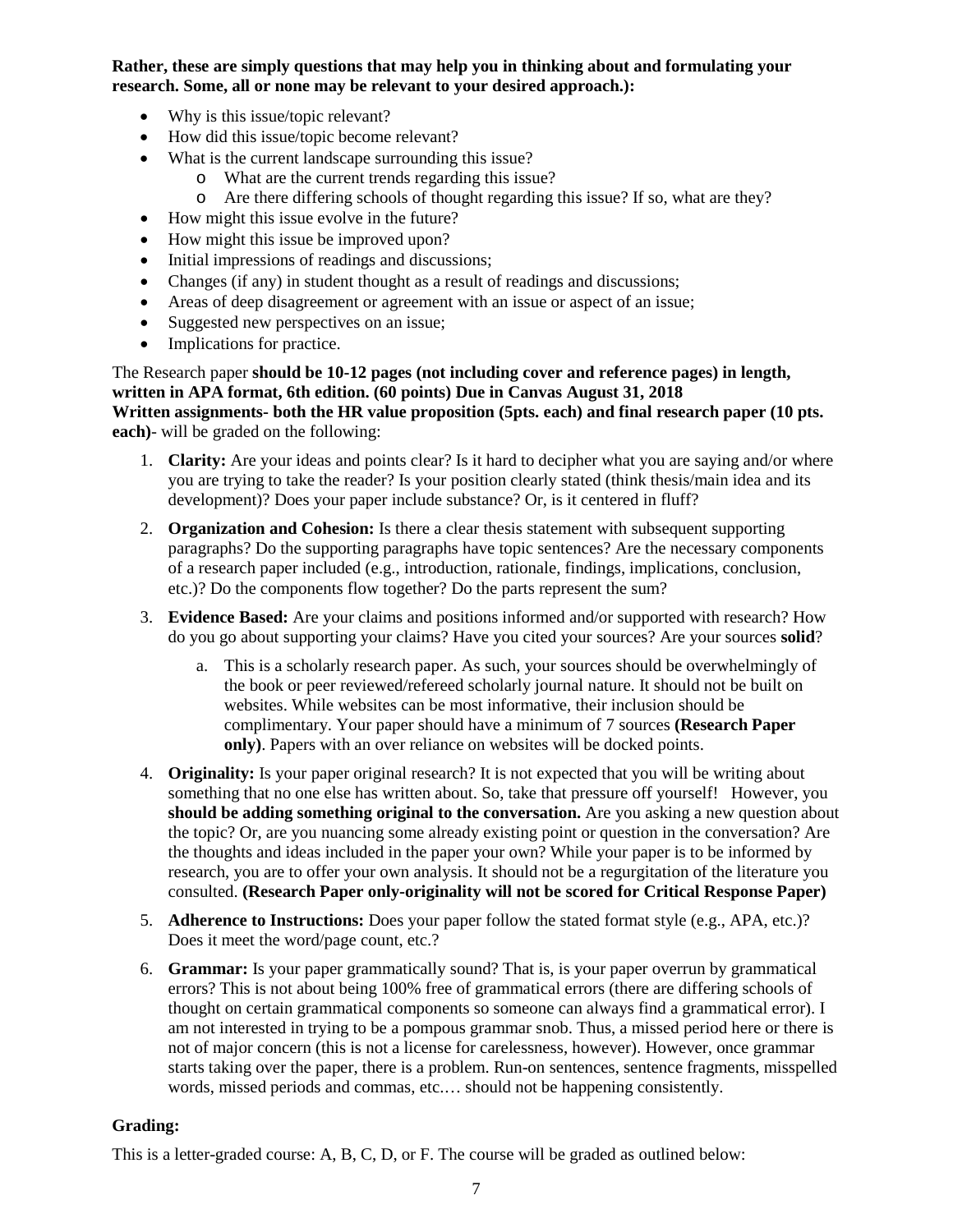$A=90\% - 100\%$ B=80%-89%  $C=70% -79%$ D=60%-69% F=59% and lower

Grades are based on the total points earned throughout the course.

| <b>Assignment</b>                 | <b>Points</b> |
|-----------------------------------|---------------|
| <b>Discussion Forums</b>          | 45            |
| <b>HR Value Proposition Paper</b> | 25            |
| <b>HR</b> Research Paper          | 60            |
| Group Project                     | 25            |
| <b>Total Points</b>               | 155           |

#### **Policy on late assignments**

All work is due on the due date. Late assignments (those without prior approval from the instructor) are subject to be penalized one letter grade per class period (week).

# **Incomplete Policy**

Life happens. This much I am sure. As such, circumstances may arise where at the conclusion of the semester you may not have fulfilled the course requirements. In such circumstances, an Incomplete may be an appropriate course of action. It is your responsibility to ask about an Incomplete should you deem it a potential route for you. Incompletes are not guaranteed. After consulting with you, I will decide if it is a course of action I am willing to support. Should we deem an Incomplete the appropriate course of action, we will share the responsibility in managing the paperwork that accompanies it.

No matter the case, all university guidelines and policies as it relates to Incompletes will be followed. You are encouraged to become familiar with those guidelines and policies at: [https://ou.edu/content/dam/Education/documents/miscellaneous/Incomplete%20Contract%202%2018%2](https://ou.edu/content/dam/Education/documents/miscellaneous/Incomplete%20Contract%202%2018%2014.pdf)

[014.pdf](https://ou.edu/content/dam/Education/documents/miscellaneous/Incomplete%20Contract%202%2018%2014.pdf) and [http://www.ou.edu/recordsandtranscripts/grading\\_policy.html](http://www.ou.edu/recordsandtranscripts/grading_policy.html)

**Please remember that** a grade of Incomplete (I) may adversely impact Tuition Assistance and/or Financial Aid.

# **Communication and Feedback from Instructor**

I am available for face to face meetings. Students desiring such a meeting should schedule an appointment via e-mail or phone. E-mail may very well be the most effective and efficient mode of communication. I will make every attempt to reply no later than 48 hours from receipt. Every attempt will be made to answer sooner.

Course discussions will be graded 7-10 days after their occurrence. The HR Value Proposition Critical Response Paper will be graded and returned to students 10-14 days from the due date. The Group Project will be graded and returned (upon request) to students 7-10 days from due date. The Final Research Paper will be graded and returned (upon request) to students 14-17 days from the due date.

**Please feel free to contact me with any questions or concerns.** All official correspondence will be sent to email addresses registered in the university e-mail system unless, an alternate address is offered via email correspondence.

# **Statement about the MHR Program Planner and Human Relations Website**

Students should become familiar with the MHR Program Planner that was sent to each student upon admission into the program. The planner has a description of the HR program objectives and requirements, suggestions for graduate study, financial assistance, and graduation information. Of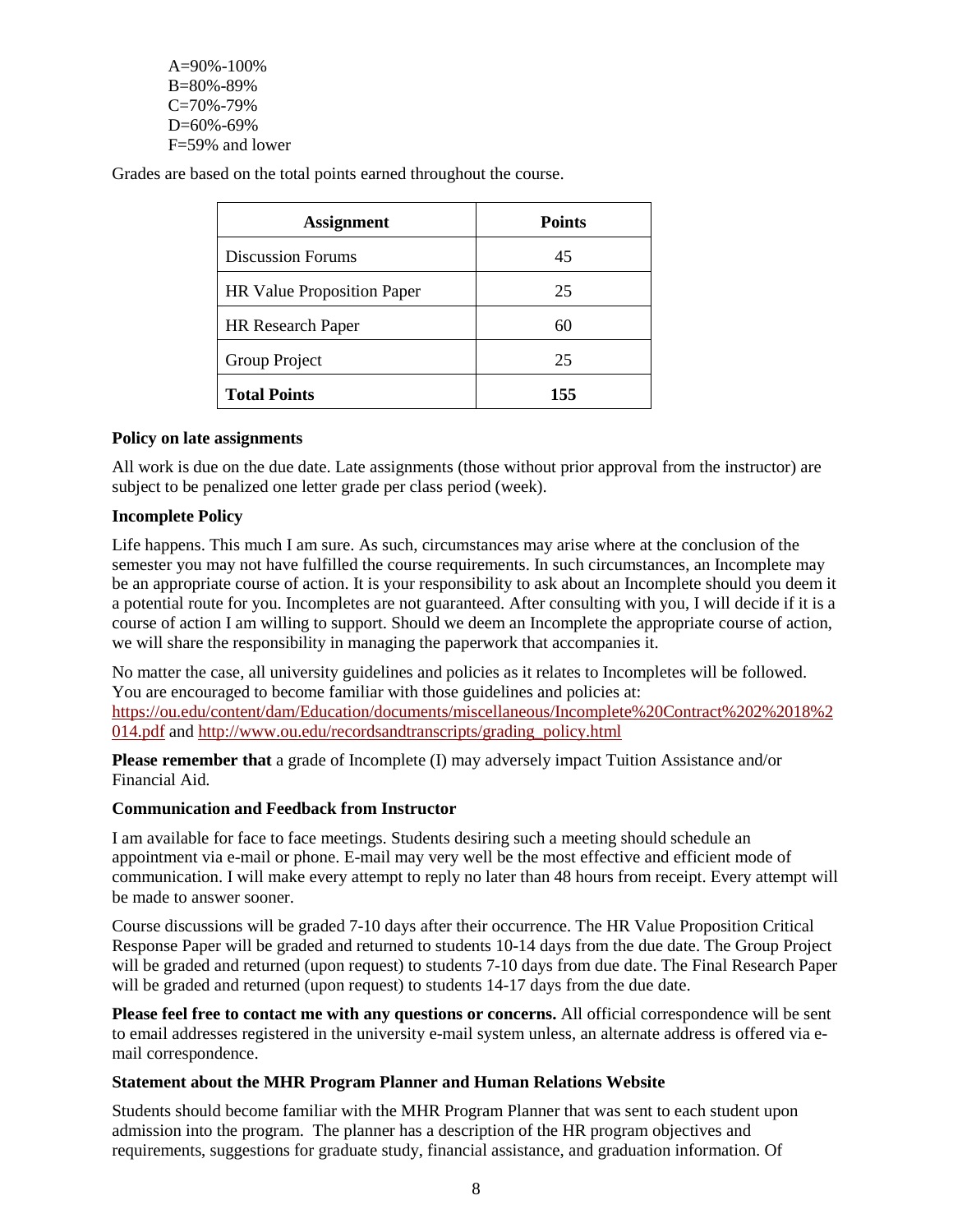particular interest is the information on the comprehensive exams and the internship. For further information please visit the Department of Human Relations Website at:<http://www.ou.edu/cas/hr>

# **Religious Holidays and Observances**

It is the policy of the University to excuse absences of students that result from religious observances and to provide without a penalty for the rescheduling of examinations and additional required class work that may fall on religious holidays.

#### **Attendance Policy:**

In addition to interaction via Canvas and email contact, students are required to contact the instructor via email or telephone **before** the beginning of the course term for an initial briefing. Although physical class meetings are not part of this course, participation in all interactive, learning activities is required.

Student assignments and student/instructor communications will be conducted via Canvas, although students may contact the instructor via telephone, postal mail, email, or fax as needed

# **Technical Support Information:**

If you experience technical problems, contact Information Technology by visiting their website at: <http://webapps.ou.edu/it/> or contacting them by telephone at: (405) 325-HELP (4357).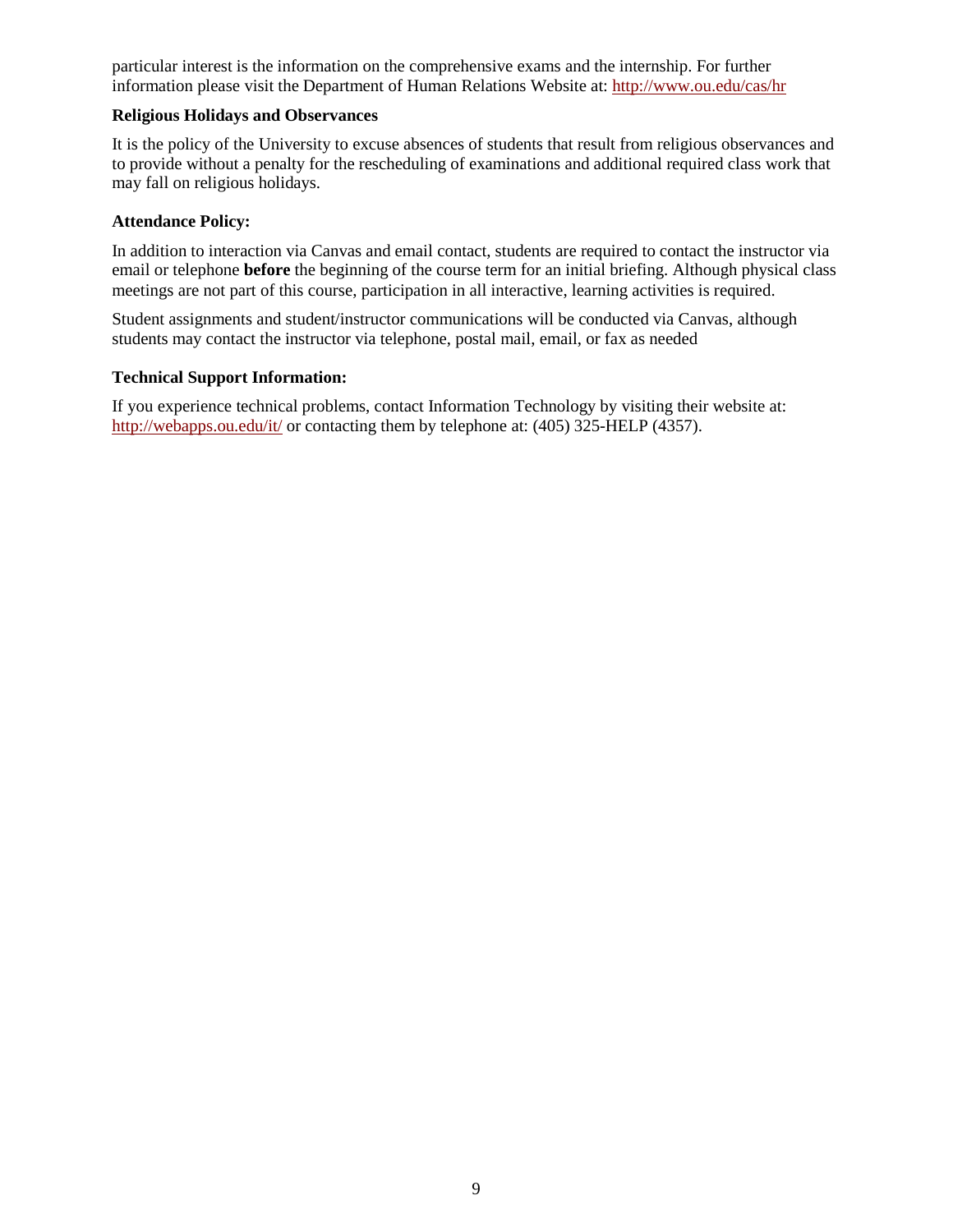# **POLICIES AND NOTICES**

# **Attendance/Grade Policy**

**Note:** Attendance/absences do not apply to online courses. However, participation in all course activities is extremely important to student success in online courses.

Excused absences are given for professor mandated activities or legally required activities such as emergencies or military assignments. It is the policy of the University to excuse absences of students that result from religious observances and to provide without penalty for the rescheduling of examinations and additional required class work that may fall on religious holidays. Unavoidable personal emergencies, including (but not limited to) serious illness; delays in getting to class because of accidents, etc.; deaths and funerals, and hazardous road conditions will be excused.

If you are obtaining financial assistance (TA, STAP, FA, VA, Scholarship, etc.) to pay all or part of your tuition cost, you must follow your funding agency/institution's policy regarding "I" (Incomplete) grades unless the timeline is longer than what the University policy allows then you must adhere to the University policy. Students who receive Financial Aid must resolve/complete any "I" (Incomplete) grades by the end of the term or he/she may be placed on "financial aid probation." If the "I" grade is not resolved/completed by the end of the following term, the student's Financial Aid may be suspended make the student ineligible for further Financial Aid.

Students are responsible for meeting the guidelines of Tuition Assistance and Veterans Assistance. See the education counselor at your local education center for a complete description of your TA or VA requirements.

# **Academic Integrity and Student Conduct**

Academic integrity means honesty and responsibility in scholarship. Academic assignments exist to help students learn; grades exist to show how fully this goal is attained. Therefore all work and all grades should result from the student's own understanding and effort.

Academic misconduct is any act which improperly affects the evaluation of a student's academic performance or achievement. Misconduct occurs when the student either knows or reasonably should know that the act constitutes misconduct. Academic misconduct includes: cheating and using unauthorized materials on examinations and other assignments; improper collaboration, submitting the same assignment for different classes (self-plagiarism); fabrication, forgery, alteration of documents, lying, etc…in order to obtain an academic advantage; assisting others in academic misconduct; attempting to commit academic misconduct; destruction of property, hacking, etc…; intimidation and interference with integrity process; and plagiarism. All students should review the Student's Guide to Academic Integrity at [http://integrity.ou.edu/students\\_guide.html](http://integrity.ou.edu/students_guide.html)

Students and faculty each have responsibility for maintaining an appropriate learning environment. All students should review policies regarding student conduct at<http://studentconduct.ou.edu/>

# **Accommodation Statement**

The University of Oklahoma is committed to making its activities as accessible as possible. For accommodations on the basis of disability, please contact your local OU Site Director.

# **Adjustment for Pregnancy/Childbirth-Related Issues**

Should you need modifications or adjustments to your course requirements because of documented pregnancy-related or childbirth-related issues, please contact me as soon as possible to discuss. Generally, modifications will be made where medically necessary and similar in scope to accommodations based on temporary disability. Please see [http://www.ou.edu/content/eoo/faqs/pregnancy-faqs.html.](http://www.ou.edu/content/eoo/faqs/pregnancy-faqs.html)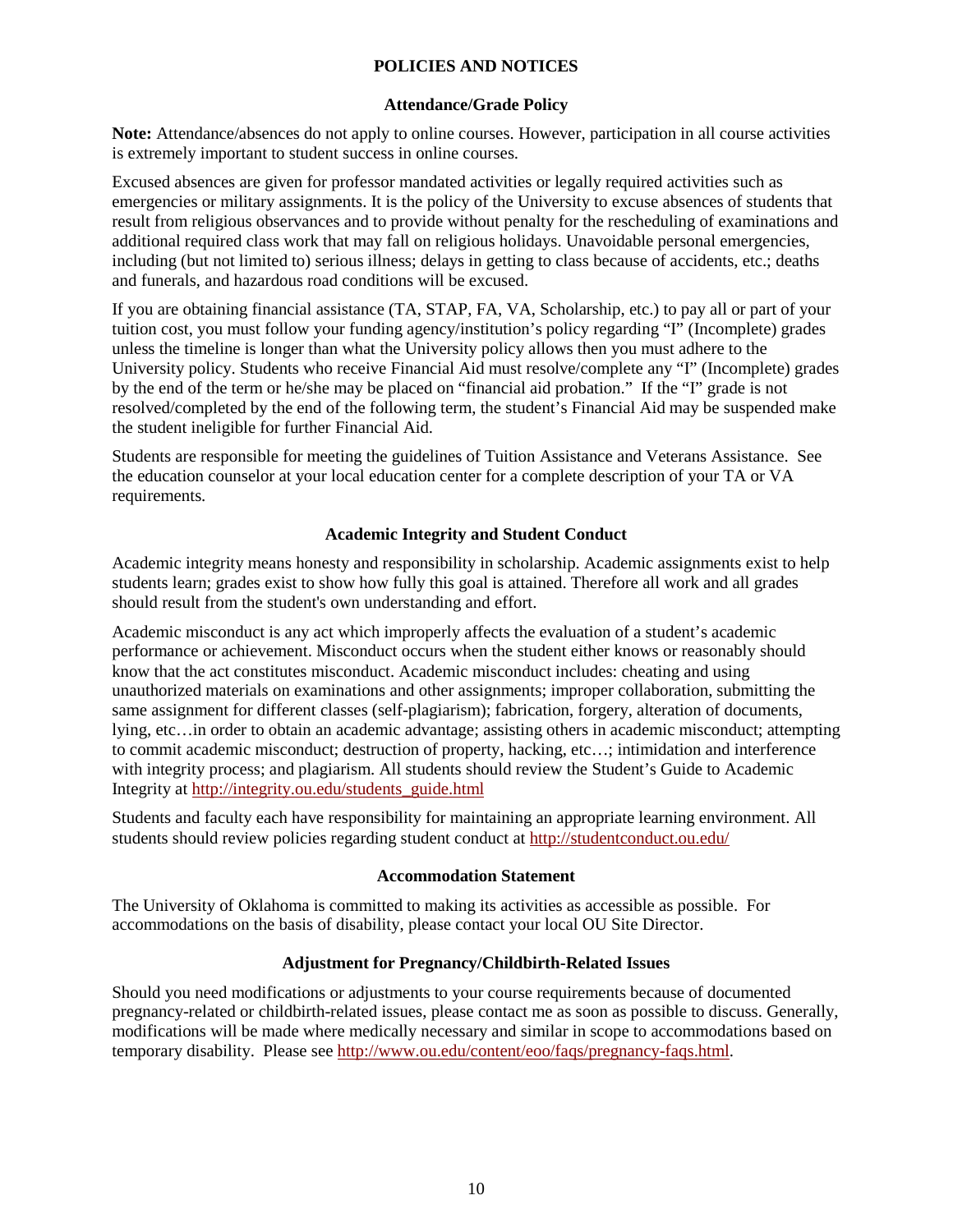#### **Title IX Resources**

For any concerns regarding gender-based discrimination, sexual harassment, sexual misconduct, stalking, or intimate partner violence, the University offers a variety of resources, including advocates on-call 24/7, counseling services, mutual no-contact orders, scheduling adjustments, and disciplinary sanctions against the perpetrator. Please contact the Sexual Misconduct Office at [smo@ou.edu](mailto:smo@ou.edu) or (405) 325-2215 (8-5), or the Sexual Assault Response Team at (405) 615 -0013 (24/7) to report an incident. To learn more about Title IX, please visit the Institutional Equity Office's website at<http://www.ou.edu/content/eoo.html>

# **Course Policies**

Advanced Programs policy is to order books in paperback if available. Courses, dates, and professors are subject to change. Please check with your OU Site Director. Students should retain a copy of any assignments that are mailed to the professor for the course.

Any and all course materials, syllabus, lessons, lectures, etc. are the property of professor teaching the course and the Board of Regents of the University of Oklahoma and are protected under applicable copyright.

For more information about Advanced Programs, visit our website at:<http://www.goou.ou.edu/>